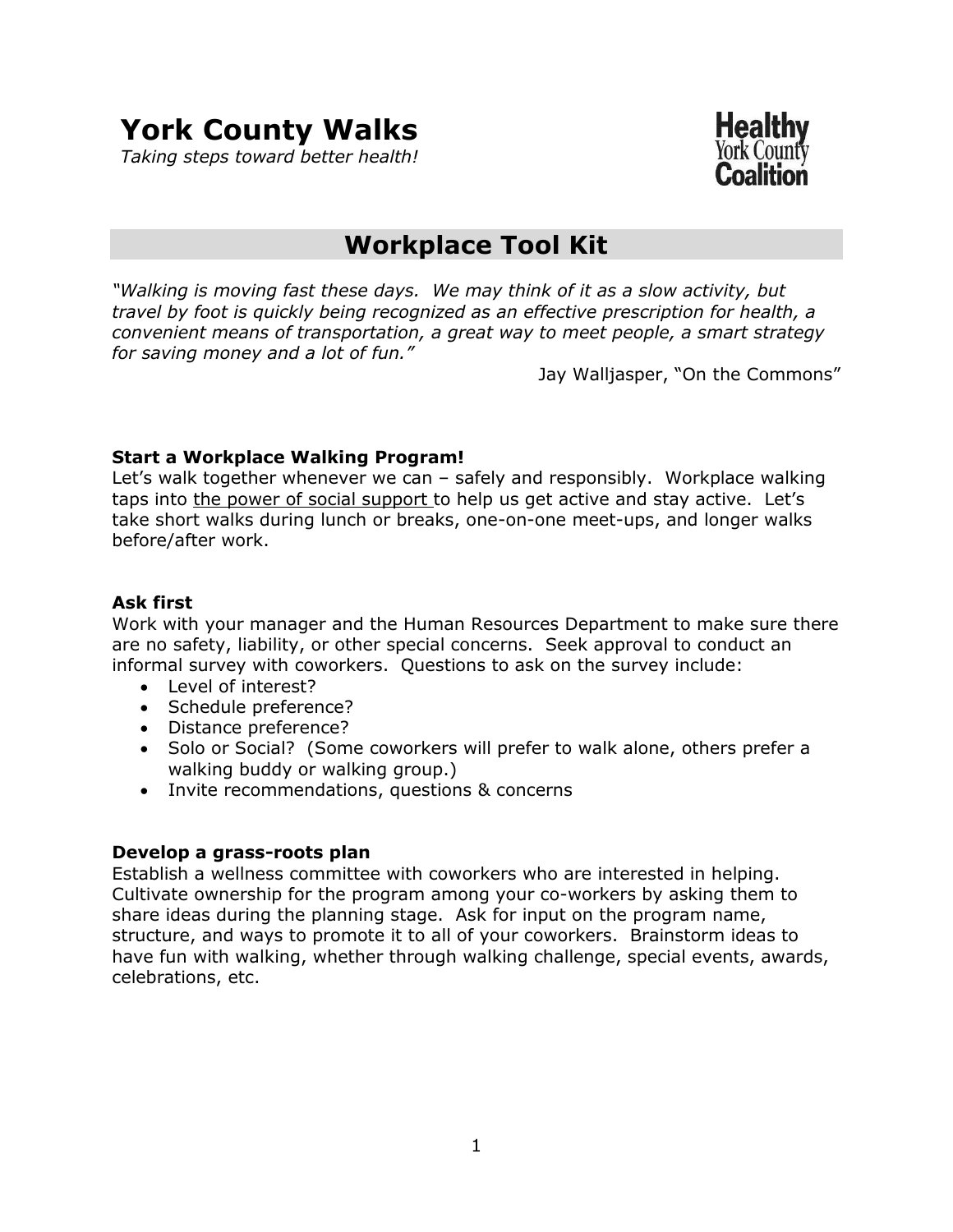# **Promote the benefits of walking:**

Walking regularly leads to better health and greater happiness:

- Helps improve mood and attitude.
- Helps with mental focus.
- Increases energy and ability to complete tasks.
- Reduces the risk of certain diseases and poor health conditions.
- Strengthens bones, increases muscle tone and flexibility.
- Assists with weight loss.

Walking is the perfect exercise for most adults:

- Affordable (Free!)
- Pleasant and easy to do.
- Flexible and can fit into your schedule in lots of little ways every day.
- Great way to spend time with family, friends, neighbors and coworkers.
- Great option for traveling to work or school (good for your waist, wallet and the world!)

#### **Make it real**

- Let's encourage each other to develop our own individual walking plan. We're all different – and only we can develop a realistic plan that will work for us.
- We all need to expect set-backs and be flexible with the unexpected illness, family problem, bad weather, work demands that can interfere with a walking plan. We need to expect those challenges and ALWAYS gradually work back to good walking habits!
- Make sure the plan encourages creativity and fun whenever possible.
- Let's commit to the long-term . . . and walk more for the rest of our lives! We'll be glad we did!

# **Hold a Kickoff Event**

Jump-start your walking program with a kickoff celebration. A good time to do this is in conjunction with open enrollment or another company-wide event. Look for creative ways to get employees engaged and excited.

#### **Promote Extra Steps**

Encourage employees to take extra steps throughout the day:

- Encourage activities that increase physical activity at work:
	- o Exercise Breaks
	- $\circ$  Walking Meetings Meetings between two or three people can be just as effective on foot . . . get work done and get fit!
- Implement a stairwell initiative -- Taking the stairs instead of the elevator is an excellent way to add steps (and is often just as fast). Post motivational signs available on line: Check-out link: [http://www.letsgo.org/wp](http://www.letsgo.org/wp-content/uploads/12-WPStairWELLInitiativeTab2-COLOR.pdf)[content/uploads/12-WPStairWELLInitiativeTab2-COLOR.pdf](http://www.letsgo.org/wp-content/uploads/12-WPStairWELLInitiativeTab2-COLOR.pdf)
- Remind coworkers that little decisions every day affect long-term health.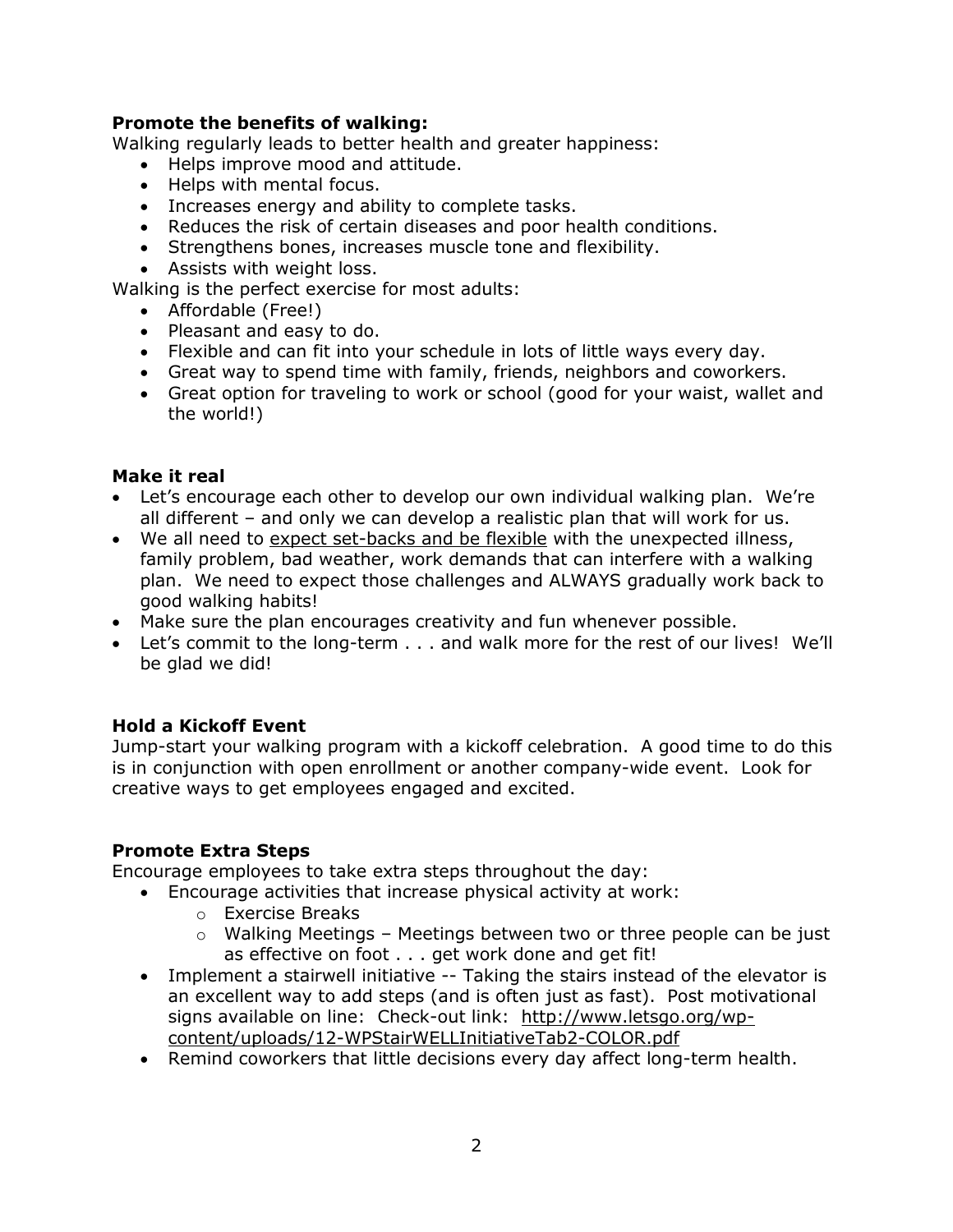# **Fun Strategies**

Challenge coworkers with fun, creative goals such as:

- A virtual walk across the Commonwealth of Pennsylvania (400 miles Philadelphia to Erie)
- Celebrate "National Walking Day" the first Wednesday in April encourage employees to wear their sneakers to work and commit to walking 30 minutes a day.
- Celebrate "National Eating Healthy Day" the first Wednesday in November to raise awareness for the importance of good nutrition and making the best eating decisions.

# **Evaluate**

To earn ongoing leadership support, set up an evaluation process before it begins. Consider desirable outcomes, such as reduced health care costs, participant pre/post feedback, and testimonials from employees. Offer employees the option to track progress with an online or printable tracker to show progress.

# **Share Success Stories**

- Invite employees to share their stories
- Feature success stories in internal (and external) newsletters
- Develop an awards program
- Host a party to celebrate and honor awardees

# **Join the national walking movement:**

Employees at organizations throughout York County are joining the national walking movement, led by *America Walks*. Below is the short list of local organizations that walk together. Some of these organizations walk together frequently, others have special walking events. Let us know if/when we can add your organization's name to the list!

- County of York
- Family First Health
- Glatfelter Insurance Group
- McConkey Insurance
- Memorial Hospital
- United Way of York County
- York County Economic Alliance
- York Traditions Bank